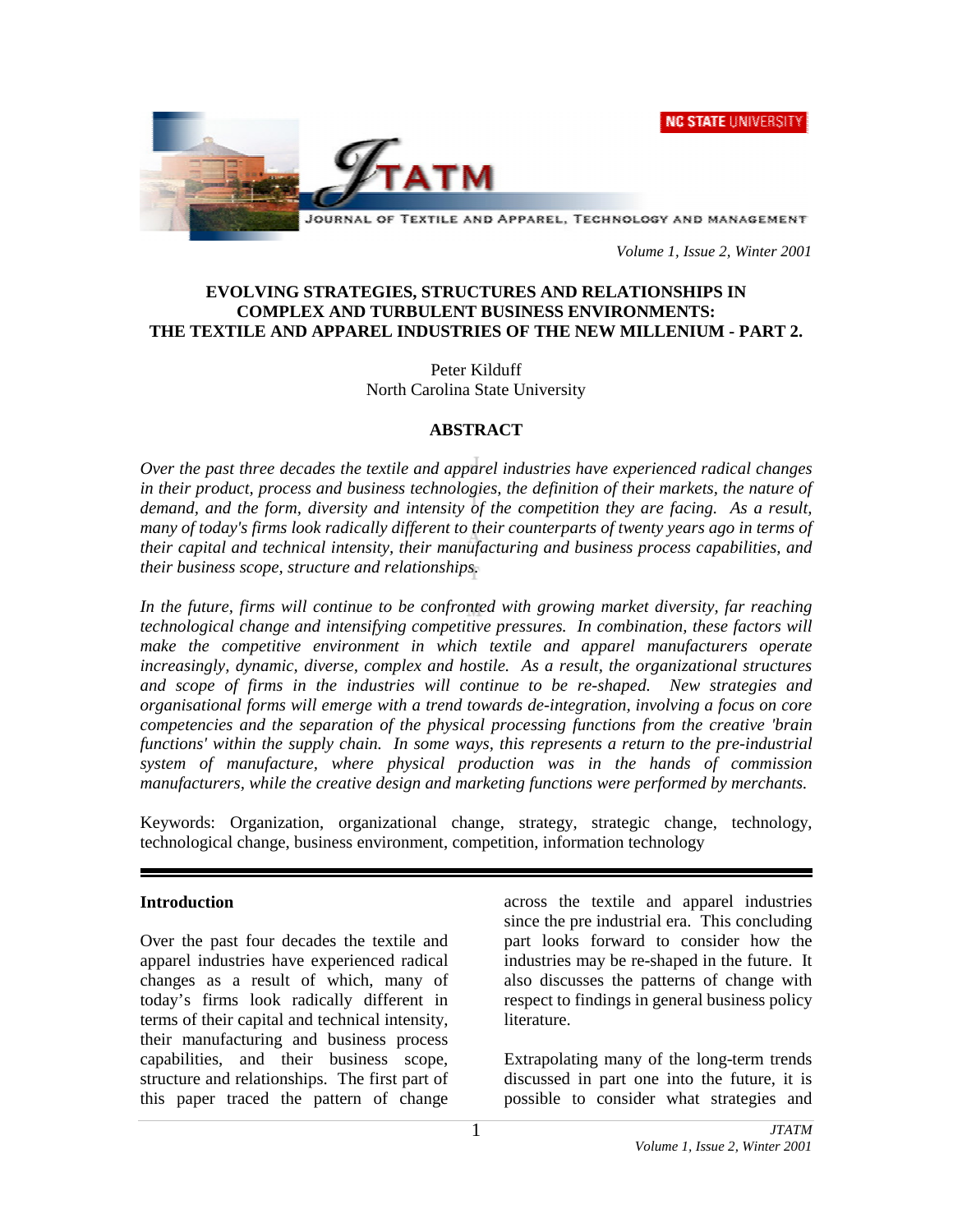structures firms may exhibit in response to developments in the business environment. It would appear reasonable that the trend towards more dynamic, diverse, complex and hostile conditions will continue as global economic integration proceeds; as consumer affluence spreads; as communication improves accessibility to other cultural influences; as companies from an ever-wider number of countries enter international markets; and as rapid technological change continues, with the emergence of new bio-materials and advances in information technology (IT).

### **Demand In The Future Environment**

As incomes grow, the trend towards  $\mathbb{I}$ individuality and instant gratification is expected to continue. Through information T technology consumers will be able to select products that exactly meet their needs, A selecting design components from a palette and inputting personal body scan T measurements. Access to the Internet via М television and the telephone will provide consumers with the widest possible selection and allow them to find the most competitive prices with greater ease. In this way, it is considered that bargaining power in the supply/consumption cycle will switch from retailers to the consumer. Through improved knowledge of the many competing product offerings, consumers will show loyalty only to those suppliers that can delight them. Their ability to seek out new sources of supply in the pursuit of novelty will be much greater, adding to the diversity of styles in the marketplace. In the process, consumer needs will become more fragmented, difficult to understand and predict.

Perhaps the most significant development in demand in forthcoming years will be with the rapid growth of markets in newly industrialising and developing countries as industrial output and disposable incomes rise. As a result of this development the balance in textile and apparel consumption will shift, albeit relatively slowly, from

Western Europe and North America towards other regions, especially Asia. Together with continued trade liberalisation, these markets will become more accessible and attractive.

### **Technological Change In The Future Environment**

Materials technology can be expected to improve the processing and performance capabilities of textile and apparel products, enhancing their technical performance and widening their applications, accelerating processing speeds and probably permitting less energy, waste and pollution. An area opening-up rapidly is bio-materials, considered to be the emerging great age of scientific and industrial development after the information era. Developments include genetically engineered natural and manmade fibres and smart materials that respond to stimuli in a pre-programmed way.[27,28] Equally, importantly, IT is being built into textile and apparel products. Products that contain electronics and microprocessors, either to entertain, communicate or to monitor and adapt to changing conditions of the wearer or the environment have already been developed. So too have fabrics that convert movement into electricity to power such devices.<sup>[29,30]</sup> These new technologies, will increase the industries' diversity and complexity further, bringing-in companies with new skills and requiring established firms to assimilate these new capabilities into their organisations.[31]

IT applications will continue to evolve, becoming yet more powerful and less expensive. They will create new marketing channels through the expansion of the Internet and e-commerce. They will help companies identify market segments on a global basis by improving the ease and lowering the cost of reaching distant customers, capturing information about their specific needs and servicing their requirements. Through improved knowledge of what customers want and the introduction of ever more flexible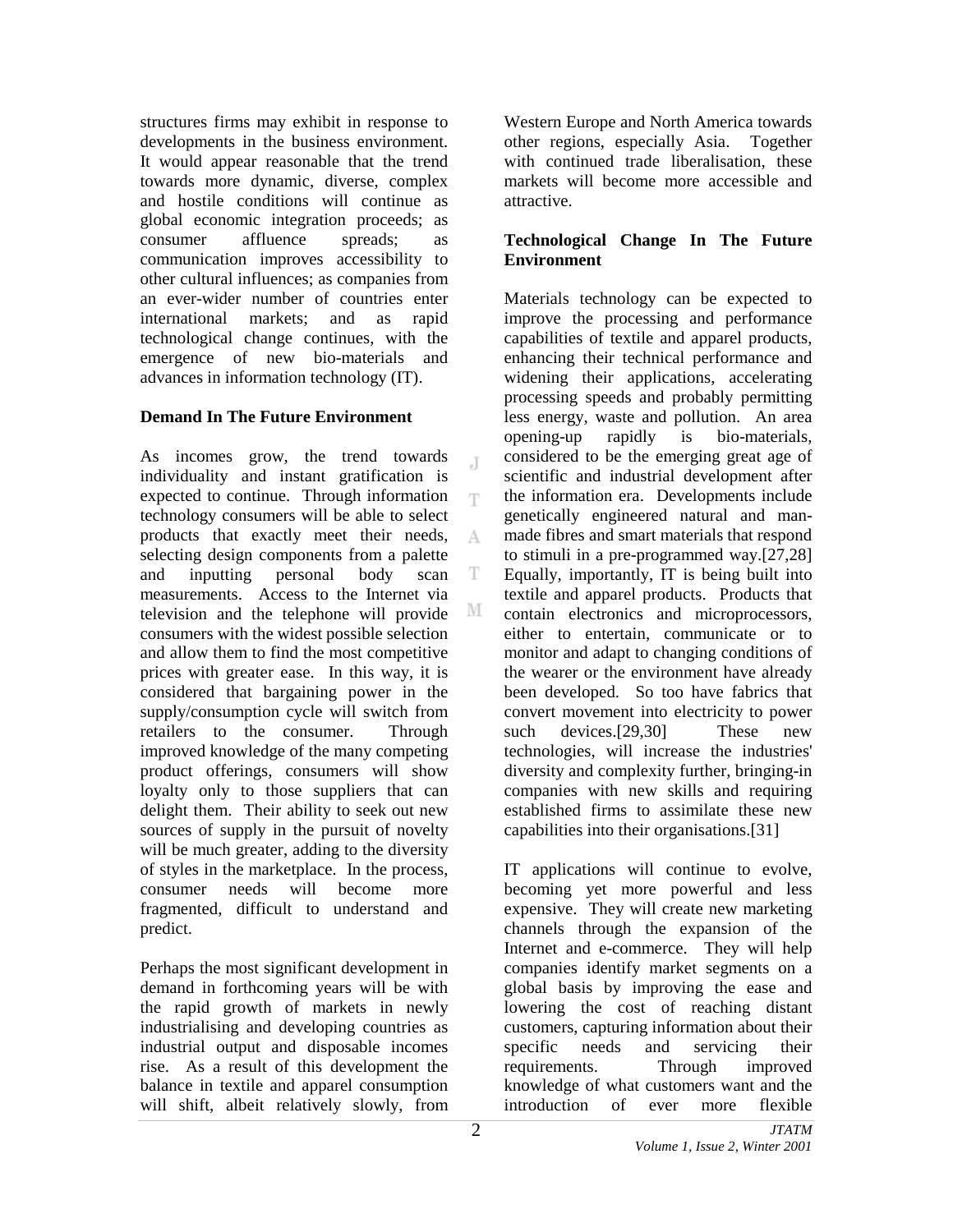manufacturing technologies, an increasing number of products will be made to order (so-called demand activated manufacture) and include a customised element (so-called mass customisation). This, and the increased need for new product developments, will require intimate cooperation between companies at all stages of the manufacturing supply chain.[16,18]

More significantly, new technologies are likely to result in further re-engineering of supply and distribution networks. IT can cut out tasks and, potentially, intermediaries, in a process known as disintermediation. The importance of the Internet as a channel to market is its ability to cut out the retailer, or at least the expense of retailing. Retail stores are expensive to acquire, operate and maintain, while Internet sites on the other T hand are infinitely cheaper and cost effective means of servicing markets. While the A Internet will not replace traditional store retailing as a means of buying textile and T apparel products, it will become much more important as a distribution channel through M its ability to lower distribution costs and provide affordable customisation. For timestarved, value conscious consumers seeking individuality, the possibility of shopping on the Internet, designing the product to their own specification and having it delivered to their home will be a powerful draw. However, in the foreseeable future, traditional retailing is likely to remain the most important vehicle for selling apparel due to a general preference for seeing and feeling the product and the appeal of store shopping as a leisure time activity.[15,17,27]

Although retailers are increasingly competing with 'e-tailers' over the Internet, the latter operate in a similar way to traditional retailing, offering a limited selection of merchandise and acting as an intermediary between consumers and producers. Ultimately, they may be displaced by special kinds of expert system called 'knowbots' that take a problem such as 'I need a new shirt' and then search out

and identify the best supplier from the universe of possibilities. Knowbots may also be powerful systems for linking companies together into virtually-integrated supply chains to fulfil particular contracts. [28]

Looking further into the future, the development and diffusion of new process technologies and of international standards for supply chain, communication, control and management may largely remove many of the international imbalances in product cost, quality and service capability that currently promote trade. As automation and new management systems permit speed, flexibility and dependability of quality and delivery, labour costs in manufacturing will decline in importance as a competitive factor. More significant will be the labour, time and capital tied-up in moving goods around the world. Hence, zero movement will become more of a priority for manufacturers. With this in mind it is interesting to speculate that a situation similar to the newspaper industry may develop. In the latter industry, for example, a reporter in Taiwan can transmit a local story via email using a laptop computer and cell-phone to the newspaper editor in New York. Upon receipt of the story, the editor will re-shape it to fit into the newspaper and, when all stories are combined, the edition of the newspaper will be ready for printing. At this point, the final product can be transmitted electronically to newspaper printing presses around the world, simultaneously. From these local presses the product can be distributed to the local market, making considerable savings in time and on the shipment costs of the physical product. In the newspaper industry, IT has permitted the separation of the editorial office from the printing plant, and the expansion of national and international markets for papers such as the Financial Times, Washington Post, New York Times and USA Today. A key factor in this development is that quality physical products are easily produced almost anywhere in the world with a modern

J.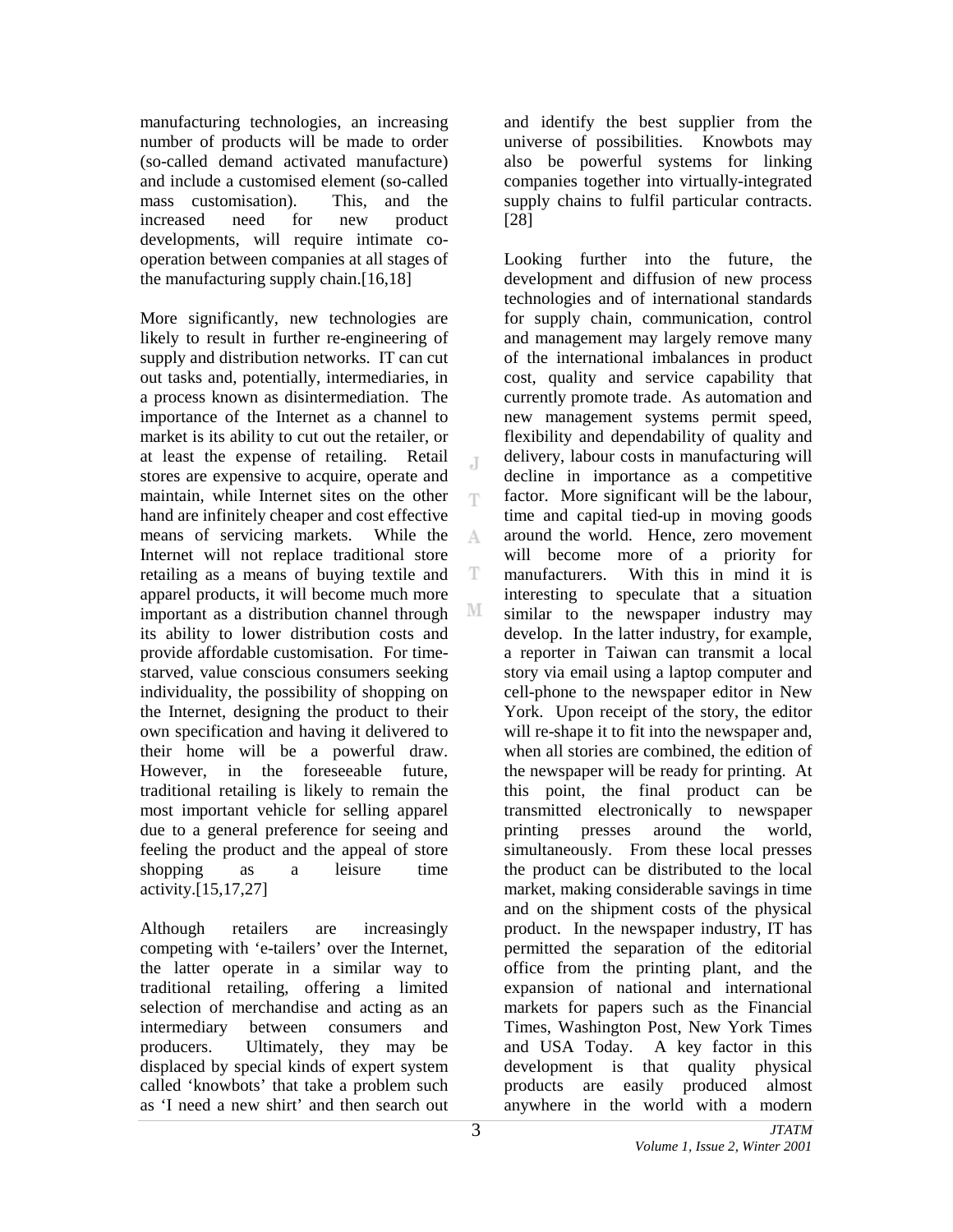printing press linked to appropriate IT systems. When the ease of replicating yarns, fabrics and apparel to exact technical and aesthetic specifications improves, it is not such a large leap of the imagination to substitute reporter for customer and editor for designer, with the link being the Internet. Once the customer has chosen the specifications the vendor will transmit the order to an associated network of textile and apparel manufacturers in the consumer's own country. This will be automatically booked into their production schedule and, on completion, delivered direct.

It is the combination of technical possibilities and changing consumer needs and lifestyles that are drawing the textile and apparel industries in this direction.

## **Competition In The Future Environment**

Competitive pressures acting within the textile and apparel industries will continue to intensify. This will be a result of low barriers to entry, the international diversity of companies and the high strategic stakes being played for as companies and national industries compete for their share of world markets.

Low entry barriers to world markets will continue to encourage many new entrants. The enduring characteristics of the global textile and apparel industries in terms of their ease of entry, through the ability to combine low cost labour with older technology; the encouragement received from national governments; and the sourcing policies of international retailers, trading companies and manufacturers, is likely to continue. In addition, an increasing number of companies will gain easier access to international customers via the Internet.

Competition will continue to escalate in the upper market segments as design and marketing capabilities of companies in Asia and elsewhere catch-up with those in Europe and the US, and as consumers seek greater diversity. Consequently, brands from

outside Western Europe and the USA will expand their share of international markets. Another factor that is likely to intensify pressures in higher value market segments will be the growing ability of consumers to design and source their own products.

## **Retailing In The Future Environment**

The growing internationalisation of retailing evident in recent years will accelerate as global economic integration proceeds and as domestic market saturation stimulates more retailers to seek growth opportunities outside their own borders. Combinations of retailers of different nationalities will become common, though national consolidation and the emergence of national champions will precede international integration. The diversity of consumer lifestyles will continue to support diverse formats and channels to market. However, bricks and mortar retailing will maintain a leading position due to its role as a leisure activity and improved services. Retail competition will continue to intensify as consumer choice expands. Intense competitive pressures, shifting and ever more complex consumer requirements and market and channel diversity will press retailers to put more emphasis on managing brands and channels as they develop multiple channels to the consumer (stores, catalogues, the Internet) for private label merchandise.

The increasing interdependency of supply chain partners to achieve innovation, efficiency, speed, flexibility in the face of expanded consumer choice will support stronger partnership based alliances rather than traditional adversarial approaches.

# **Strategies In The Future Environment**

In choosing strategy, companies will consciously select a market position based upon servicing global, regional, national or local market segments.

 $\overline{A}$ 

T

A

T

М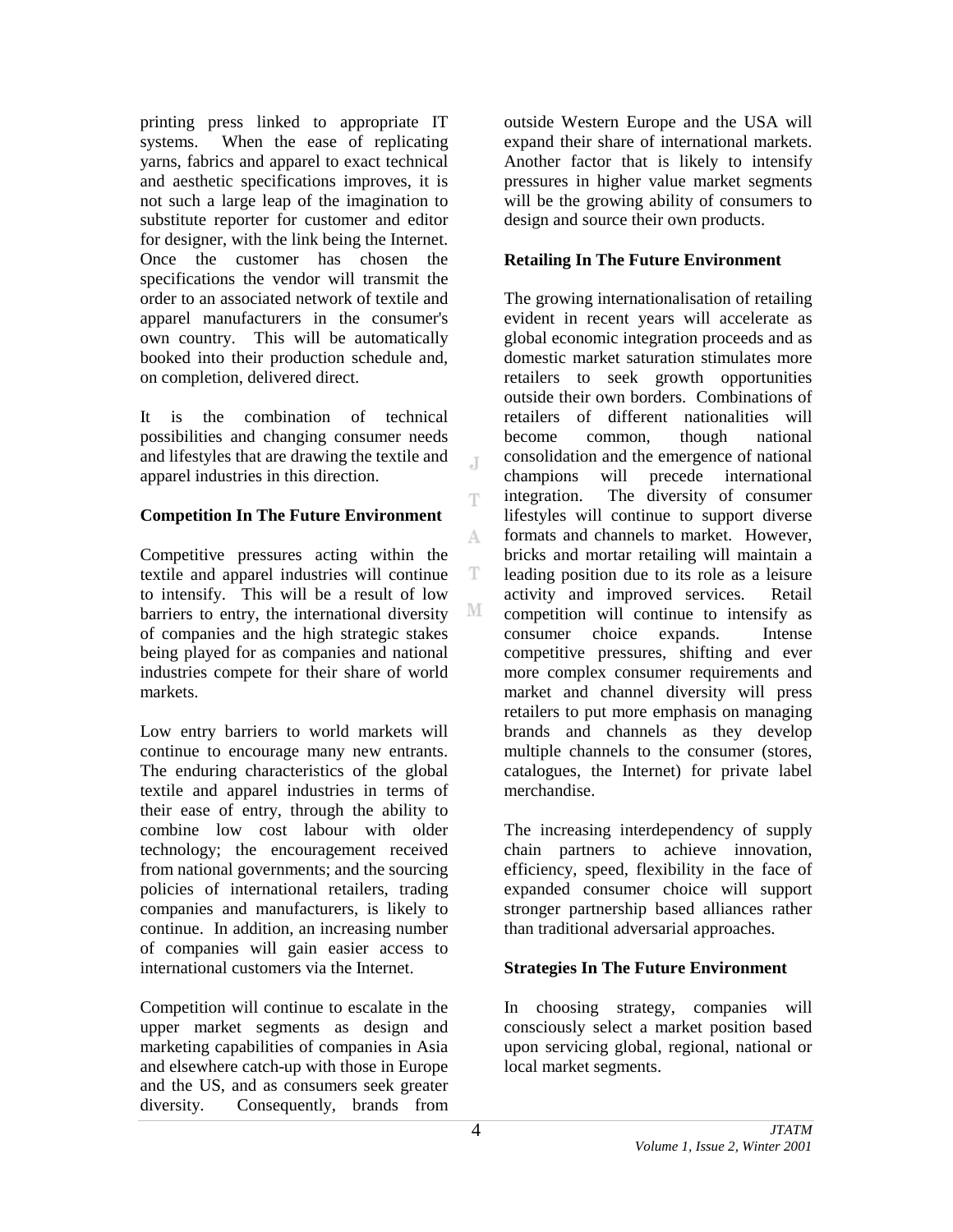With escalating international competition the emphasis will be on continuous innovation and on providing products and services with a customised element. In this environment, the trend towards focusing on core products, customers or market segments is also likely to grow. An exception to this may be in technical textiles, where higher research and development needs and interdependencies between products and markets in terms of technology and service requirements may sustain diversified groups. A key factor for success will be either the forging of a few closer partnerships or the creation of a looser network of alliances with other companies to create and deliver innovative and made-to-order products at high speed and low cost.

Continued emphasis on engineering costs down will maintain the characteristic of a A mobile industry in pursuit of lower cost locations. It will also encourage further T automation and the expansion of contract M manufacturing. Such service-based manufacturers supplying the major retailers and brand houses will provide the most cost efficient means of manufacturing textile and apparel products. By focusing on servicing the needs of a few customers, they will achieve efficiency, speed and flexibility, by combining the latest technologies with high capacity loading and lean overhead cost structures.

## **Organisational Changes In The Future Environment**

The further opening of international markets will promote the continued development of medium and large-sized trans-national companies focusing on specific market segments. These will include brand houses, technical textile manufacturers and contract manufacturers servicing the needs of retailers and brand house clients worldwide. A multitude of smaller job-shop operations will service market niches (special service providers and innovators) and act as 'swing manufacturers for sub-contracting work.

The separation of the 'brain' (or creative and controlling) functions from physical manufacturing, assembly and distribution will be driven by an increasingly dynamic. fragmented and competitive environment and the high level of complexity that companies face in both manufacturing and marketing. The need to simultaneously achieve continuous product and process innovation, and rapid and flexible response to demand and low cost will necessitate high investment costs in marketing and manufacturing/logistics. 'Brain activity' companies will focus on innovation and market development without the risks of heavy investment in specialised production technologies. These companies will include design-led companies (descendants of today's fashion houses) that contract-out the marketing function and marketing-led businesses that contract-out design. Both sub-types will sub-contract production or license products around the world to service local markets. 'Physical activity' companies will comprise specialist contract manufacturers that focus on efficiency, quality, flexibility, speed and dependability. They will be IT-enabled, and in some cases, multinational operations and utilise virtually-integrated supply chain partnerships.

These trends may result in a convergence between retailers and traditional brand manufacturers, as the former promote their own brand images and the latter abandon manufacturing and increase their presence in distribution, whether through retail or via direct channels such as mail order or the Internet.

# **DISCUSSION AND CONCLUSIONS**

As the level of environmental turbulence has escalated during the last 50 years, companies have had to adapt by increasing their open-ness, by developing new strategies, organisational structures, systems and capabilities. Companies that have failed to adapt have been shaken-out, either

J.

Ŧ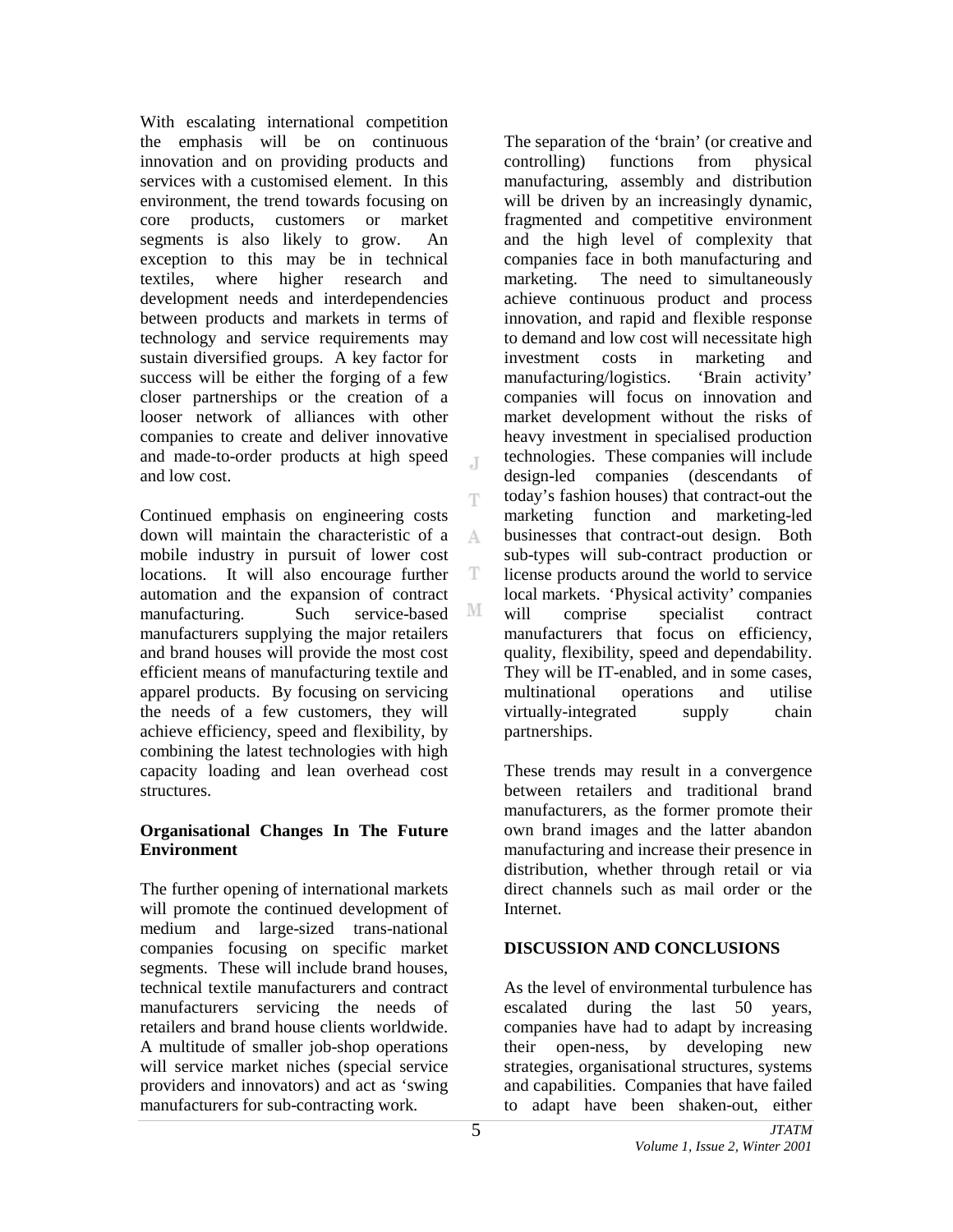through bankruptcy or acquisition. Some textile and apparel companies are seeing the environment in which they are operating become extremely turbulent, to a condition synonymous with Ansoff's description of a creative environment. Here, highly innovative and flexible organisations will prevail. In some, less turbulent segments of the industry, where competition is less intensive and where demand is not driven by cutting-edge consumer needs, more traditional organisational forms will be found.

During much of the industrial era, prior to the 1950's, companies operated in markets generally characterised by a high level of fragmentation, comprising many small buyers, with small orders and small variations in product specification. In this T environment, companies were typically small-scale specialists, manufacturing a  $\mathbb{A}$ limited range of products at a single stage in the processing sequence from raw fibre to T finished product. Despite the high level of M market fragmentation, overall, the environment was simple, stable and homogeneous. However, it was relatively hostile in that conditions were akin to the economist's concept of perfect competition. The typical organisational structure in this environment was simple but hierarchical, bureaucratic (governed by formalised rules and regulations) and centralised.

From the 1950's, growing environmental turbulence saw consumer expectations rise, the diversity of competitors, products and markets served increase, technological change accelerate and competitive pressures intensify. As a result of these changes, the environment became more dynamic, complex, diverse and hostile. However, strategies to combat these changes reflected an attempt to create greater environmental stability at the company level, through merger and acquisition, vertical integration and horizontal diversification. This resulted in the creation of a core of large, hierarchical and bureaucratically-managed companies. The growth of large companies

was encouraged by greater capital and skill requirements as a result of changes in product and process technologies, and distribution methods. Vertical integration and diversification were pursued as a means to eliminate uncertainty and fluctuations between stages, and to balance risks over a broader range of products and markets. In response to increased diversity, these structures were often split into divisions, although many maintained tight central control over all activities as a response to the growth of environmental hostility.

These strategies typically failed because they were out of congruence with an environment that was becoming increasingly turbulent as a result of shifting consumer requirements, the entry of new competitors and accelerating technological change. In an increasingly fragmented, fast-changing and highly competitive environment, those companies that maintained more flexible horizontal structures and worked closely with suppliers and customers to innovate, typically performed more strongly than the vertical groups. These exhibited the flexibility and expertise necessary to adapt in such conditions. Vertically-integrated structures, however, performed more strongly in markets that continued to be characterised by greater stability and homogeneity in demand.

It was a further escalation of environmental turbulence between the 1970s and early 1980s that was the catalyst for major changes in industry strategy and structure. Higher levels of market diversity and dynamism, as companies pursued differentiation strategies based on market segmentation and innovation, led to the break-up of vertically-integrated structures back to more flexible horizontal arrangements. Increased hostility, dynamism and complexity in specific market sectors resulted in a focus on core businesses and a decentralisation of power from the centre to business unit management. Within this more fragmented framework, improved co-ordination was

J.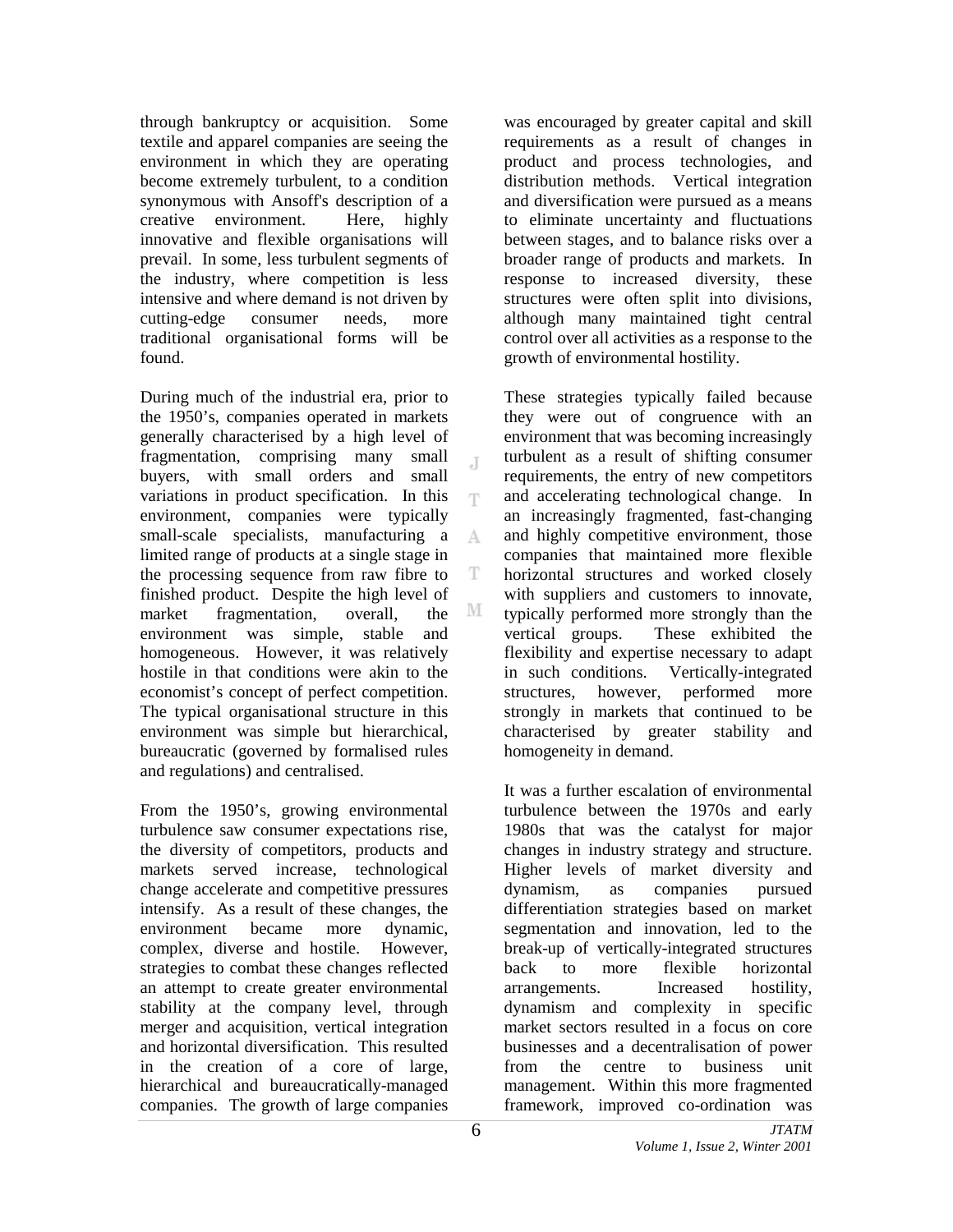required to achieve speed, creativity and flexibility in the turbulent environment. This was achieved through a re-engineering of business processes, within and between companies in the supply chain, facilitated by improved communications linkages and closer working relationships. Through these changes, many companies became more 'open' in Ansoff's terms, shifting from reactive towards anticipating cultures. Some vertical companies continued to prosper in markets or segments where stability could be maintained as a result of product market homogeneity and the sheer size of market segments, such as household textiles and in certain apparel fabrics, such as denim. Another important feature of this period, was the emergence of companies that controlled brands and managed networks of manufacturers and retailers, such as Ralph Lauren, Benetton and Nike. These were essentially creative cultures, identifying  $\mathbf{A}$ emerging market needs and then developing creative product, marketing and T organisational solutions to service them. M

In the 1990s, these changes were expanded as environmental turbulence escalated further. The extension of the de-integration process to include activities traditionally undertaken internally, such as logistics and some manufacturing activities, reflects the need to increase flexibility and to excel on core activities through greater specialisation by focusing resources and expertise.

In the apparel sector, the trend towards the separation of physical activities, such as manufacturing and transportation, from the creative or knowledge-based 'brain functions', such as design and marketing, may be explained partly in terms of the increasing capital and skill (and therefore investment) requirements both in manufacturing and in brand management. It can also be partly explained in terms of the differences in flexibility. Although manufacturing operations have become more flexible, they are still characterised by a narrow specialisation and by a need to run at a high level of utilisation in order to

minimise unit costs. On the other hand, brand management requires, flexibility, to generate frequent variations; to introduce entirely new product categories and to enter new geographical markets. To achieve this flexibility in the context of a vertical manufacturing operation would prove extremely difficult, costly and inefficient. Instead, it is more easily achieved by contracting-out manufacturing while focusing on core competencies in marketing and design. Improved communications, management systems and the development of international standards related to these, are the factors that have facilitated this transformation.

In textiles, further de-integration among large diversified and vertical (but not integrated) groups has occurred. This has perhaps been in recognition of the fact that even where diverse activities are not interdependent in the workflow, residual interdependencies, in terms of pooled investment resources, and an additional layer of management at corporate level can inhibit flexibility and add an additional layer of cost.

These observations support the findings of Ulrich, that vertically and horizontally integrated structures change more slowly, and those of Harrigan, that quasi and nonintegrated structural forms are apt where environmental conditions are turbulent because they reduce overhead requirements and increase flexibility. With companies emphasising continuous innovation and seeking to re-engineer business processes and networks, and to redefine their business scope in response to environmental challenges, there is a clear shift in the industry towards exploring and creative cultures.

Another recent trend, the growth of ownermanaged businesses is perhaps a reflection that in intensely competitive environments returns may only be achieved that are acceptable to stakeholder managers rather than shareholders. Also, non-quotation

T.

T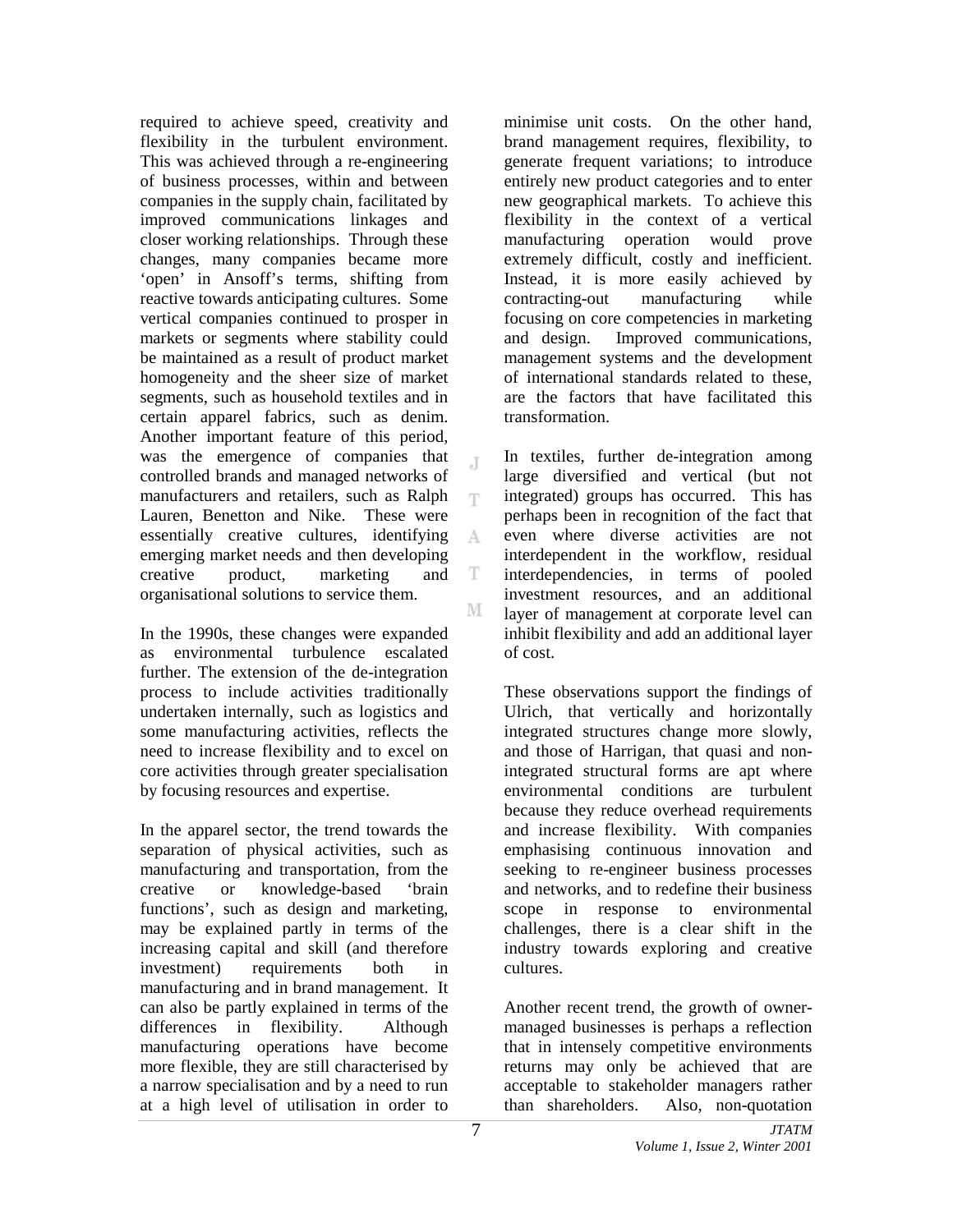removes an additional source of environmental diversity, complexity and, potentially, hostility that many managers can do without, enabling them, to focus on longer term considerations rather than short term factors, in what remains a notoriously cyclical industry.

In some ways, it can be seen that as environments become increasingly, diverse, dynamic, complex and hostile, companies seek to reduce their impact. As complexity and diversity increases through segmentation and internationalisation, textile and apparel companies have sought lower levels of diversity by focusing on core customers, products or activities. They have reduced complexity by focusing on core competencies and contracting-out specialist tasks. They have also reduced dynamism and hostility by establishing stronger, more stable and congenial supply chain relationships.

Finally, to the extent that trends affecting the development of the industry over the last 40 years continue, the emergence of fragmented networks of highly specialised manufacturers, commission processors and support organisations working in close harmony with networks of brand houses. that distribute products to retailers and direct to consumers, is likely to continue. In some ways, this pattern of change reflects a movement back towards a structure similar to that which existed in the early and preindustrial eras, where networks of contract manufacturers worked closely with specialist merchants to service market requirements. In this context, it might be seen as the industry being re-transformed once again as it passes out from the industrial age of mass production into the information age.

## **REFERENCES**

- 1. Kilduff, PDF, "Competitive Strategies, Organisational Structures and Business Relationships in a Complex and Turbulent Business Environment: the Textile and Apparel Manufacturer of the new Millenium", Proceedings of the CITC Senai CETIQT 2<sup>nd</sup> World Conference, Rio De Janeiro, July 1999.
- 2. Chandler, Alfred, D.: Strategy and Structure, Cambridge, MIT Press, 1964.
- 3. Porter, Michael E.: Competitive Strategy, New York, The Free Press, 1980
- 4. Mintzberg Henry, The Structuring of Organizations, Englewood Cliffs, Prentice Hall Inc., 1979.
- 5. Toffler, Alvin: The Third Wave, London, Pan Books, 1980.
- 6. Ansoff, H. Igor: Strategic Management, Hong Kong, The Macmillan Press, 1979.
- 7. Harrigan, Kathryn R.:Strategies for Vertical Integration, Lexington, DC Heath & Co, 1983.
- 8. Ulrich, David cited in HOPE, Jeremy and HOPE, Tony: Competing in the Third Wave, Boston, Harvard Business School Press, 1997.
- 9. Hope, Jeremy and Hope, Tony: Competing in the Third Wave, Boston, Harvard Business School Press, 1997.
- 10. Kilduff, Peter: Corporate Responses to Recessionary Conditions in the UK Textile Industry Since 1979, PhD Thesis, University of Leeds, November 1989.

J.

T

A

Ŧ

M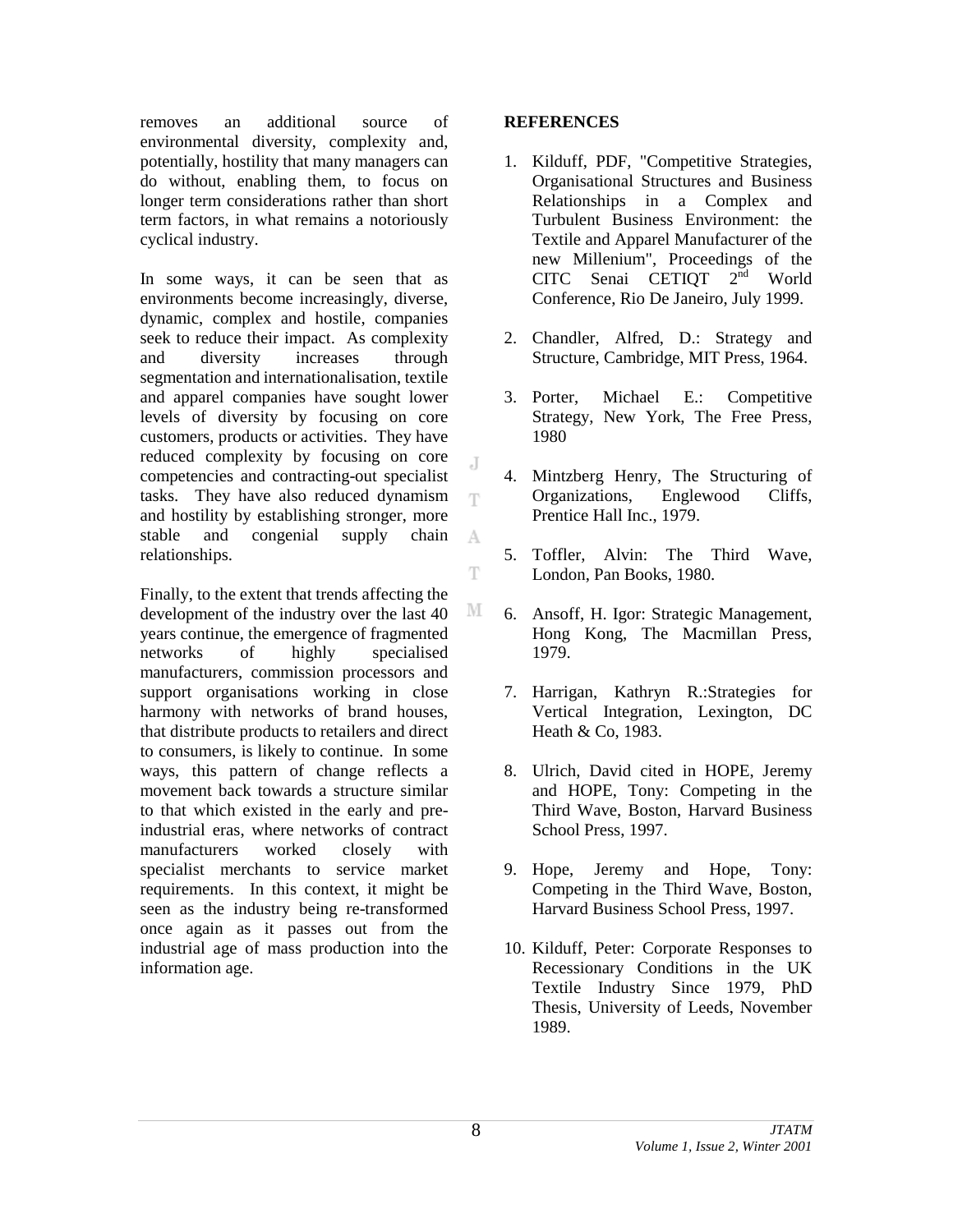- 11. Yasuda, Hitomi: An Analysis of the Responses of the US Textile and Apparel Industries to Changes in the Business Environment Between 1960 and 1992., PhD Thesis, University of Leeds, September 1994
- 12. Cable, V and Baker, B: World Textile Trade and Production Trends, London, EIU, Special Report No. 152, 1983.
- 13. The Textile and Clothing Industries in OECD Countries, Paris, OECD, 1983.
- 14. Toyne, B; Arpan, JS; Ricks, DA; Shimp, TA; and Barnett, A: The Global Textile Industry, London, George Allen and Unwin, 1984
- 15. Jeffery, Richard and Kilduff, Peter: How to Harness Information Technology Successfully in Your Business. A Guide for Senior Managers, Leeds, The Textile Intelligence Centre, 1998.
- 16. Kilduff, P.D.F. and Jackson, K.C.: The UK Textile and Clothing Industries: Recent Performance and Future Prospects, *Journal of the Textile Institute*, 82, 179-193, 1991.
- 17. Singletary, E.P. and Winchester S.C. Jr.: Beyond Mass Production: Analysis of the Emerging Manufacturing Transformation in the US Textile Industry, *Journal of the Textile Institute*, Part 2, 87, 97-116, 1996.
- 18. Wang X.B. and Kilduff P.D.F.: Towards Global Textile/Apparel Development: Questionnaire Survey Analysis of Design Management in British Enterprises, *Journal of the Textile Institute*, 87, 144-160, 1996.
- 19. Shaw, C.A., Jackson K.C. and Kilduff P.D.F, Growth and Maturity in the Taiwanese Cotton Textile Industry, *Journal of the Textile Institute*, 85, 255- 268, 1994
- 20. Shaw, C.A., Jackson K.C. and Kilduff P.D.F, Prospects for Upgrading in the Taiwanese Cotton Textile Industry, *Journal of the Textile Institute*, 85, 270- 281, 1994.
- 21. Chen, K.T., Jackson, K.C., and Kilduff, P.D.F., Strategic Restructuring in the Taiwanese Textile Industry, with Particular Reference to Relocation, *Journal of the Textile Institute*, 87, 117- 134, 1996.
- 22. Kilduff, P.D.F., McNab, J. and Graham, J.F., Current Developments in the Textile and Clothing Industries of South East Asia, Leeds, The Textile Intelligence Centre, 1996.
- 23. Graham, J.F and Kilduff, P.D.F: Current Developments in European Retailing and their Implications for Domestic Textile and Clothing Manufacturers, Leeds, The Textile Intelligence Centre, 1995.
- 24. Kilduff, P.D.F., Brooke, P. and Graham, J.F., A Review of the Competitive Dynamics of the UK Textile and Apparel Industries, Leeds, The Textile Intelligence Centre, 1997.
- 25. Kilduff P.D.F., Graham J.F., Hart D. and McNab J., Current Developments in the Textile and Clothing Industries of Germany, Leeds, The Textile Intelligence Centre, 1996.
- 26. Graham J.F. and Kilduff PDF, A Strategic Perspective on Current Developments in the Japanese Textile and Apparel Industries, Leeds, The Textile Intelligence Centre, July 1995.
- 27. .Eisenberg, E., "New fabrics can keep wearers healthy and smelling good", New York Times, 3<sup>rd</sup> Feb 2000

J

T

A

T

М